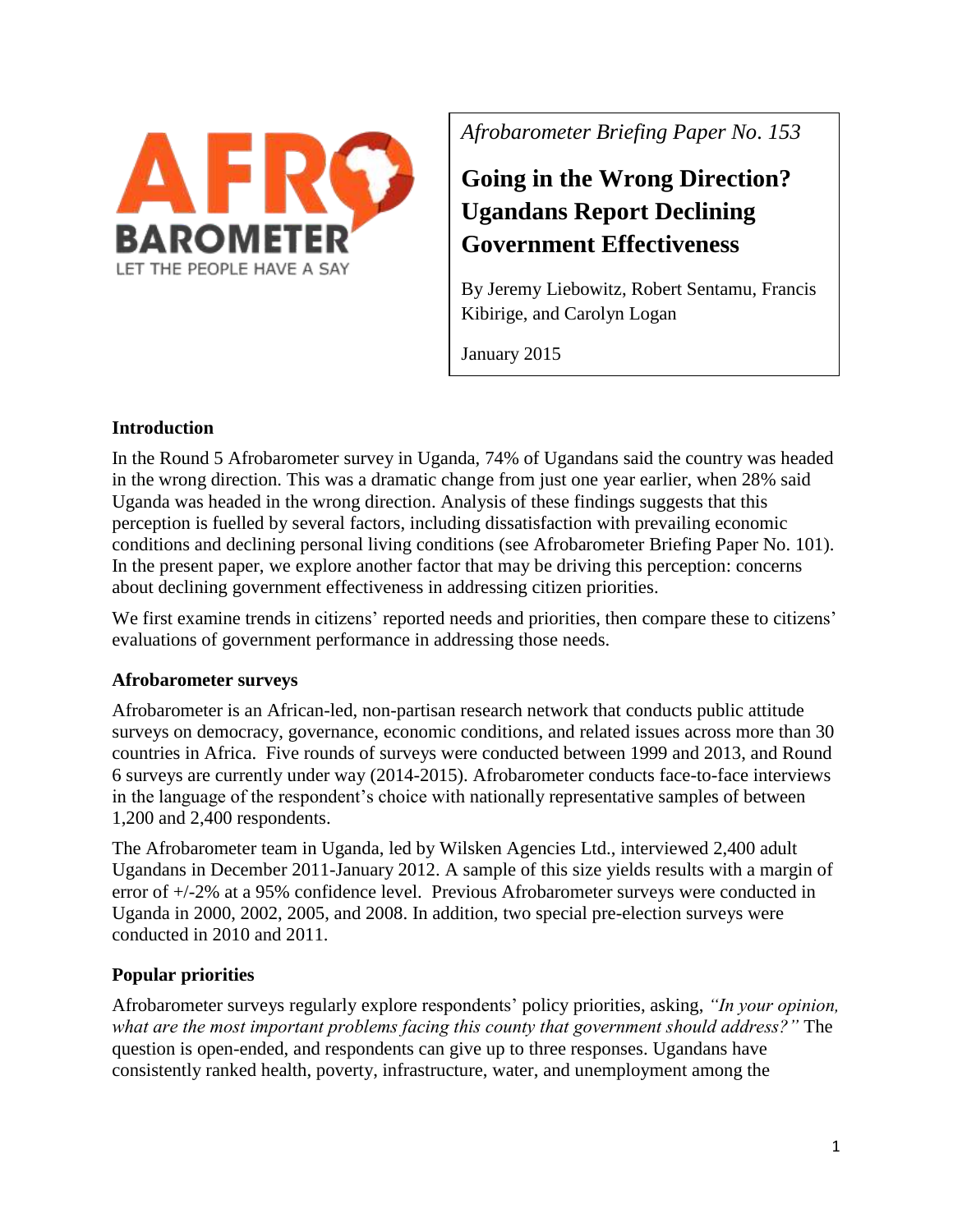country's top 10 problems, with at least three out of every 10 Ugandans mentioning one of these issues as one of the three most important problems facing the country (Figure 1).

In the Round 5 survey, health and rates and taxes were each cited by 29% of Ugandans as top priorities, followed by poverty and infrastructure (28% each). Compared to previous surveys (Figure 2), it is evident that water and infrastructure were gaining in importance, perhaps as continued economic growth and the introduction of universal primary education contributed to reducing the earlier emphasis on poverty and education. Note that although poverty was still ranked as one of the top issues, it was down substantially from 46% who cited it in 2002. In previous survey rounds, Ugandans maintained mention of the same set of priorities (albeit with variations in ranking) that government should address, showing consistency in this regard over the past 10 years.



**Figure 1: Top 10 public priorities that government should address** | 2012

**Respondents were asked:** *In your opinion, what are the most important problems facing this country that government should address? (Respondents could give up to three responses. The figure shows % of substantive responses.)*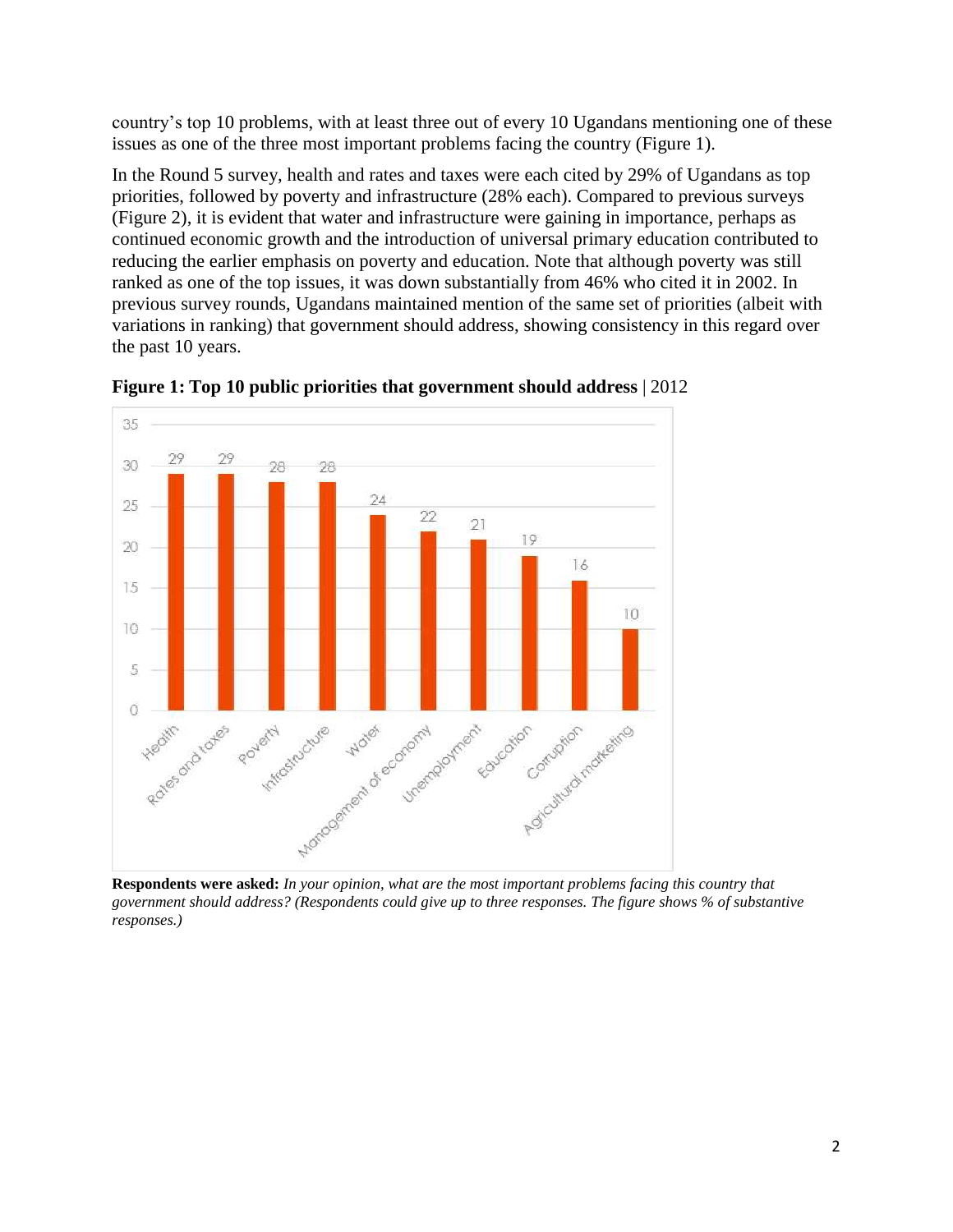

**Figure 2: Public priorities that government should address** | 2002-2012

*(% of substantive responses)*

#### **Ratings of government performance**

Ratings of government performance in addressing these priority issues have, in most cases, been declining steadily over the past decade. In the 2012 survey, majorities approved of the government's handling of HIV/AIDS, empowering women, and, to a lesser extent, tackling crime and addressing educational needs. But at the other end of the spectrum, the government received exceptionally low approval ratings on a host of issues, especially various aspects of economic management (Figure 3).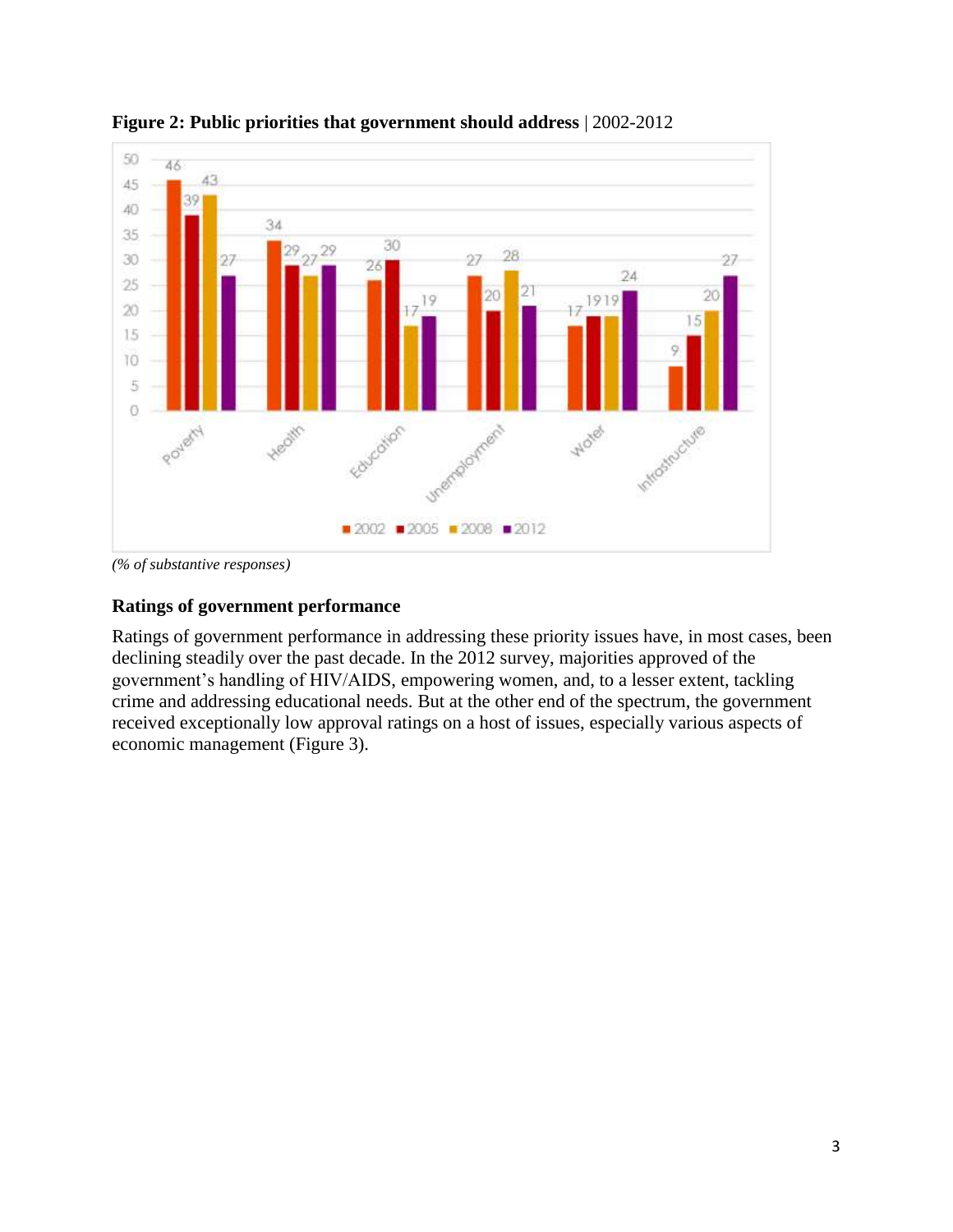

**Figure 3: Popular approval of government performance** | 2012

**Respondents were asked:** *How well or badly would you say the current government is handling the following matters, or haven't you heard enough to say? (% who said "fairly well" or "very well")*

The government may try to explain some of these poor ratings as an outcome of factors beyond its control, such as changes in the global economic environment. However, the trend begins long before the global economic crisis. Ratings of government performance have been declining for years in almost every sector, including economic management (Figure 4), economic equality (Figure 5), social services (Figure 6), and infrastructure (Figure 7). Social services are generally rated most positively, and the pace of decline in popular perceptions has been slower there than on economic issues. But even there, for the first time, some sectors (e.g. health) were rated positively by less than half of the population (48%). The lone bright spot was the fight against HIV/AIDS, which was the only sector where more respondents expressed approval of government performance in 2012 than in 2008.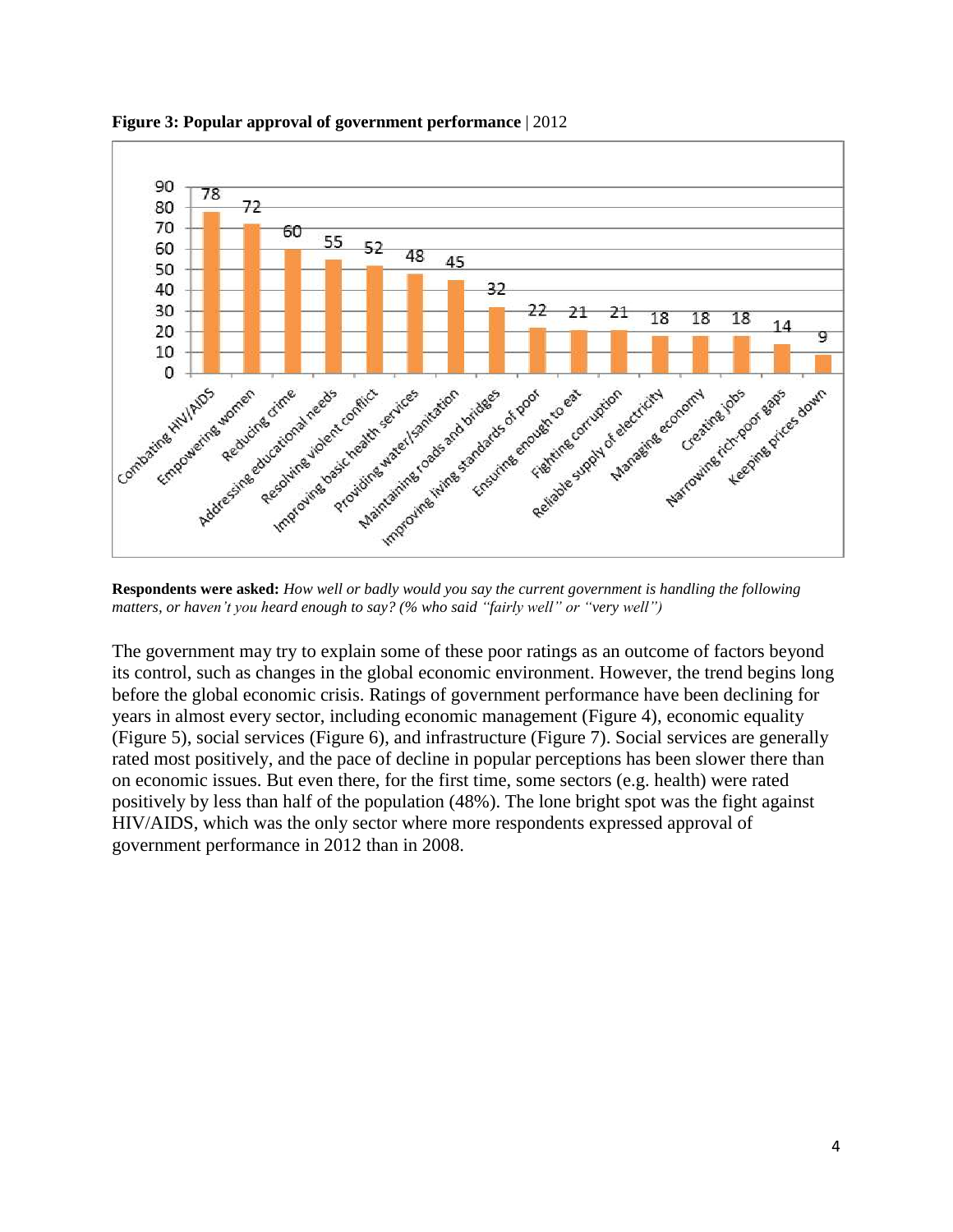



*(% who said "fairly well" or "very well")*



**Figure 5: Ratings of government performance: Economic equality** | 2000-2012

*(% who said "fairly well" or "very well")*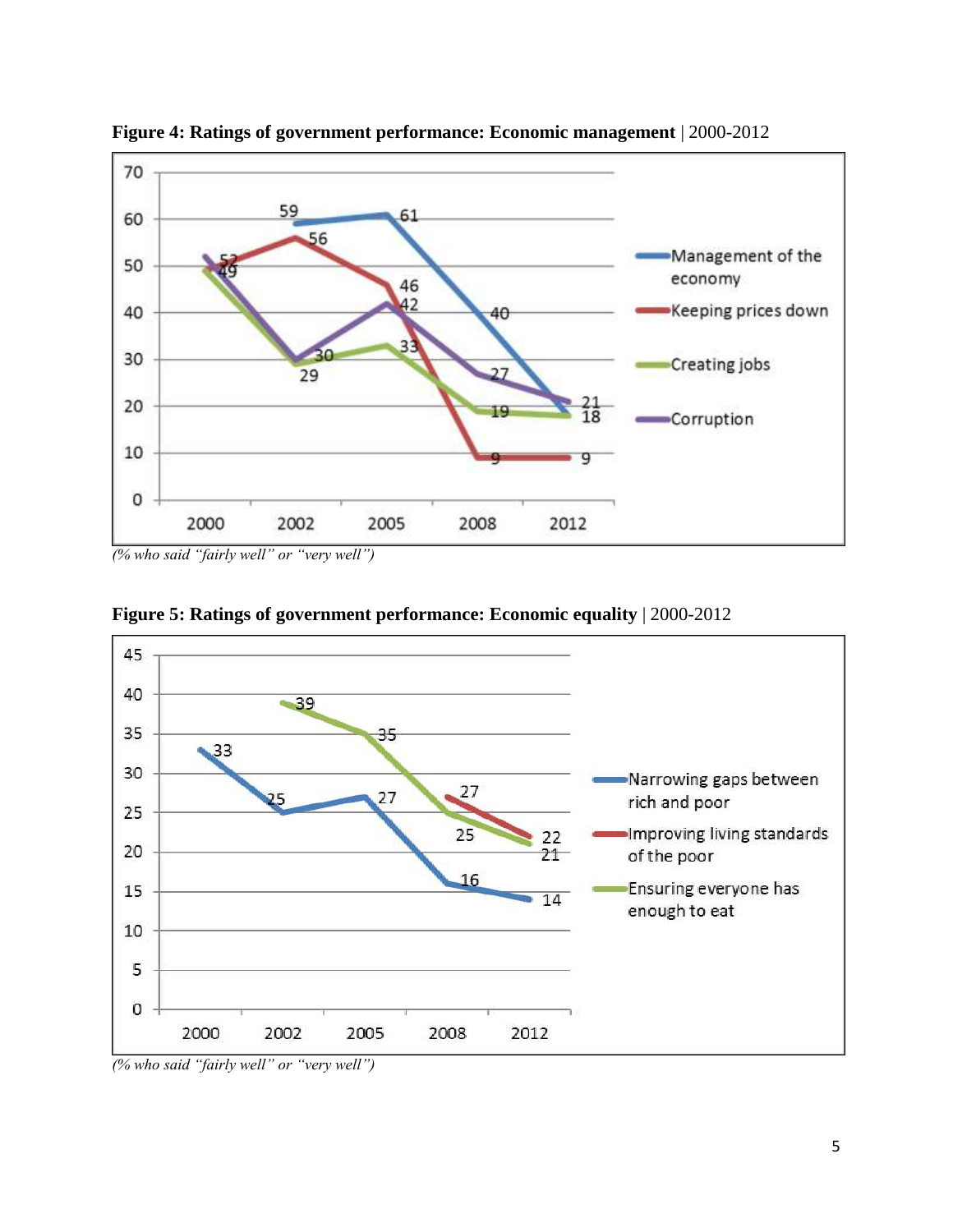

**Figure 6: Ratings of government performance: Social services** | 2000-2012

*(% who said "fairly well" or "very well")*





*(% who said "fairly well" or "very well")*

These declining ratings of government performance may lend some insight as to why there is a widespread perception that the country is headed in the wrong direction. We will first consider how ratings of central government performance relate to assessments of local governments, and then turn our attention to exploring several other factors that could also help explain this negative trend in perceptions.

## **Local government performance**

Respondents were asked to grade the performance of their district governments on delivery of various local services, using a scale from 0 (very poor) to 10 (very good). In general, local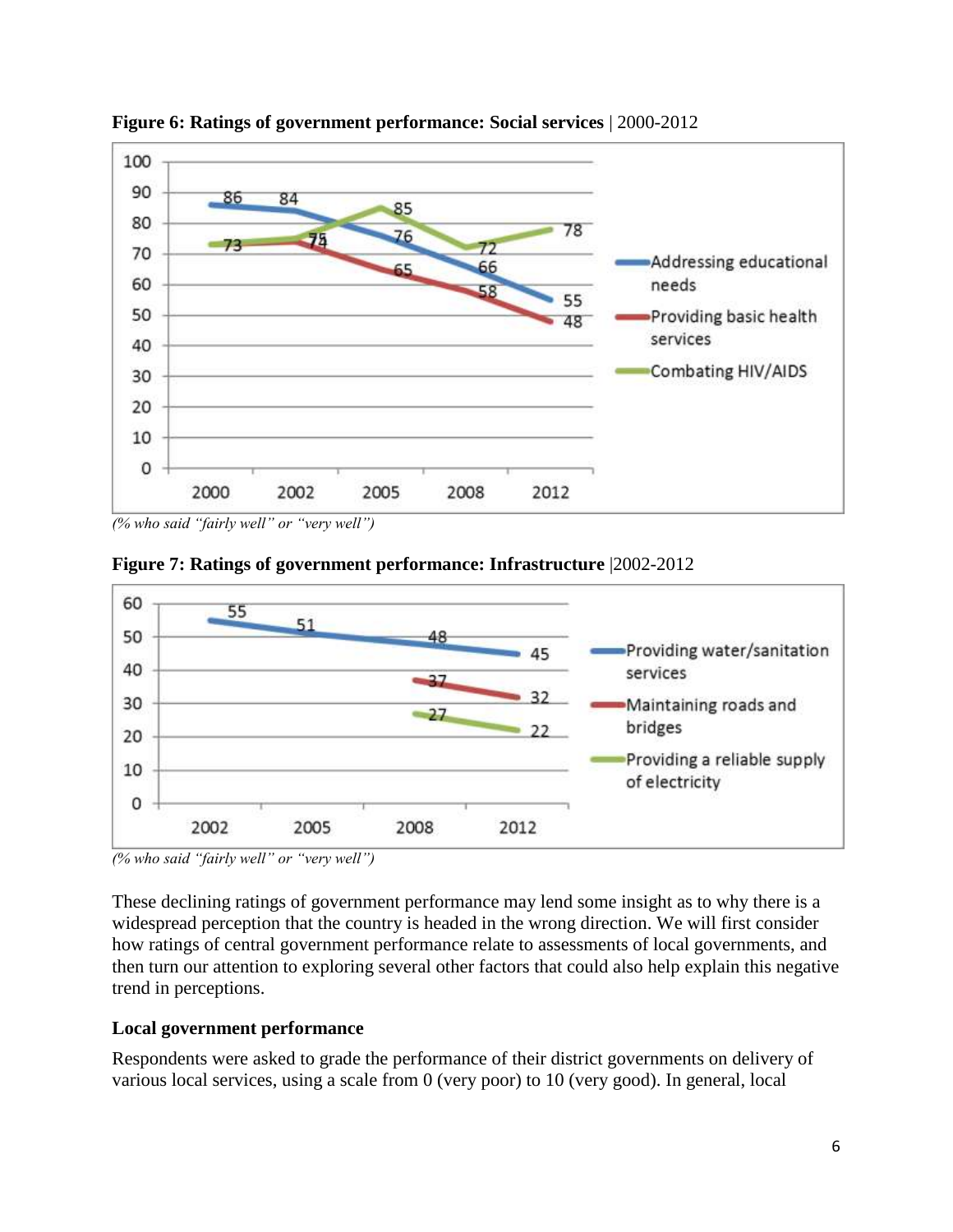government performance was also rated relatively poorly: On no service was the mean performance score above the mid-point of 5 (Figure 8).



**Figure 8: Ratings of local government service delivery** | 2012

**Respondents were asked***: On a scale between 0 and 10, where 0 means very poor and 10 means very good, how do you rate the performance of your district administration in the following areas? (Figures shown are mean score per service area.)*

This result suggests that popular perceptions of the delivery of local services by district governments are closely related to ratings of central government performance, which is confirmed by correlations tests (Table 1). The average ratings of local government performance are positively and significantly correlated with central government performance indicators. This could suggest that relatively negative perceptions of local government performance are driving the poor assessments of central government performance, or simply that perceptions of government performance at all levels is driven by a common set of factors.

|                                                    | Central government performance |                                    |                                    |                                               |                                                |                                     |
|----------------------------------------------------|--------------------------------|------------------------------------|------------------------------------|-----------------------------------------------|------------------------------------------------|-------------------------------------|
|                                                    |                                |                                    |                                    |                                               |                                                |                                     |
|                                                    | Managing the<br>economy        | Improving basic<br>health services | Addressing<br>educational<br>needs | Providing water<br>and sanitation<br>services | Ensuring that<br>everyone has<br>enough to eat | Maintaining<br>roads and<br>bridges |
| Average rating of<br>delivery of local<br>services | 0.214                          | 0.295                              | 0.285                              | 0.370                                         | 0.274                                          | 0.327                               |

**Table 1: Correlations between local government and central government performance**

*All correlations significant at the 0.05 level (2-tailed)*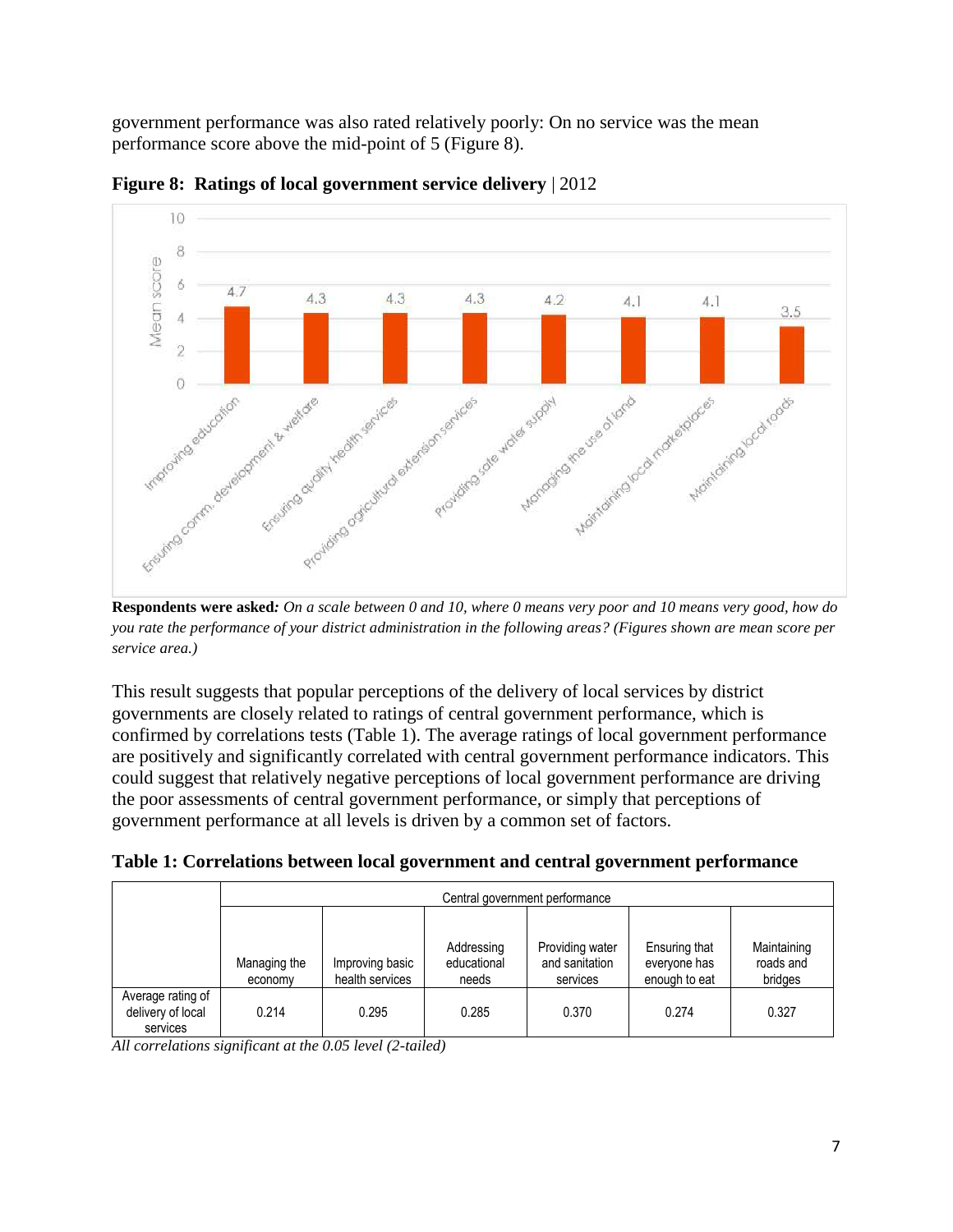# **Corruption**

One possible explanation for a decline in public ratings of government performance over time could be public perceptions of increased corruption in government institutions, if, for example, the public perceives that resources are being squandered through corruption. If this explanation is correct, we would expect perceptions of corruption in key institutions to increase as ratings of government performance decline.

However, while the results confirmed perception of relatively high levels of corruption among government officials, the general trend in reported corruption since 2008 has been downward, not upward. Although the long-term trend, comparing 2012 to 2002, is more mixed, the changes have been relatively small in either direction and do not appear to correspond directly to the changes in government performance ratings. Therefore the initial indication is that perceptions of corruption are unlikely to explain the declining ratings of government performance.



**Figure 8: Perceptions of corruption in key government institutions** | 2002-2012

**Respondents were asked:** *How many of the following people do you think are involved in corruption, or haven't you heard enough about them to say? (% who said "all of them" or "most of them")*

# **Trust in state institutions**

Contrary to what we might expect in a situation where ratings of government performance are declining, trust in government institutions has not witnessed any significant decline over time. In fact, in the case of Parliament, local government councils, and opposition parties, public trust in institutions has risen, while holding steady in the case of the president and the ruling party (Figure 9). There are several possible interpretations of this data; one is that citizens do not hold these institutions directly responsible for their performance in delivering services in the areas of health, education, and the economy. Given that since 2008, trust has risen most notably among institutions, such as Parliament and opposition parties, that may challenge the executive branch,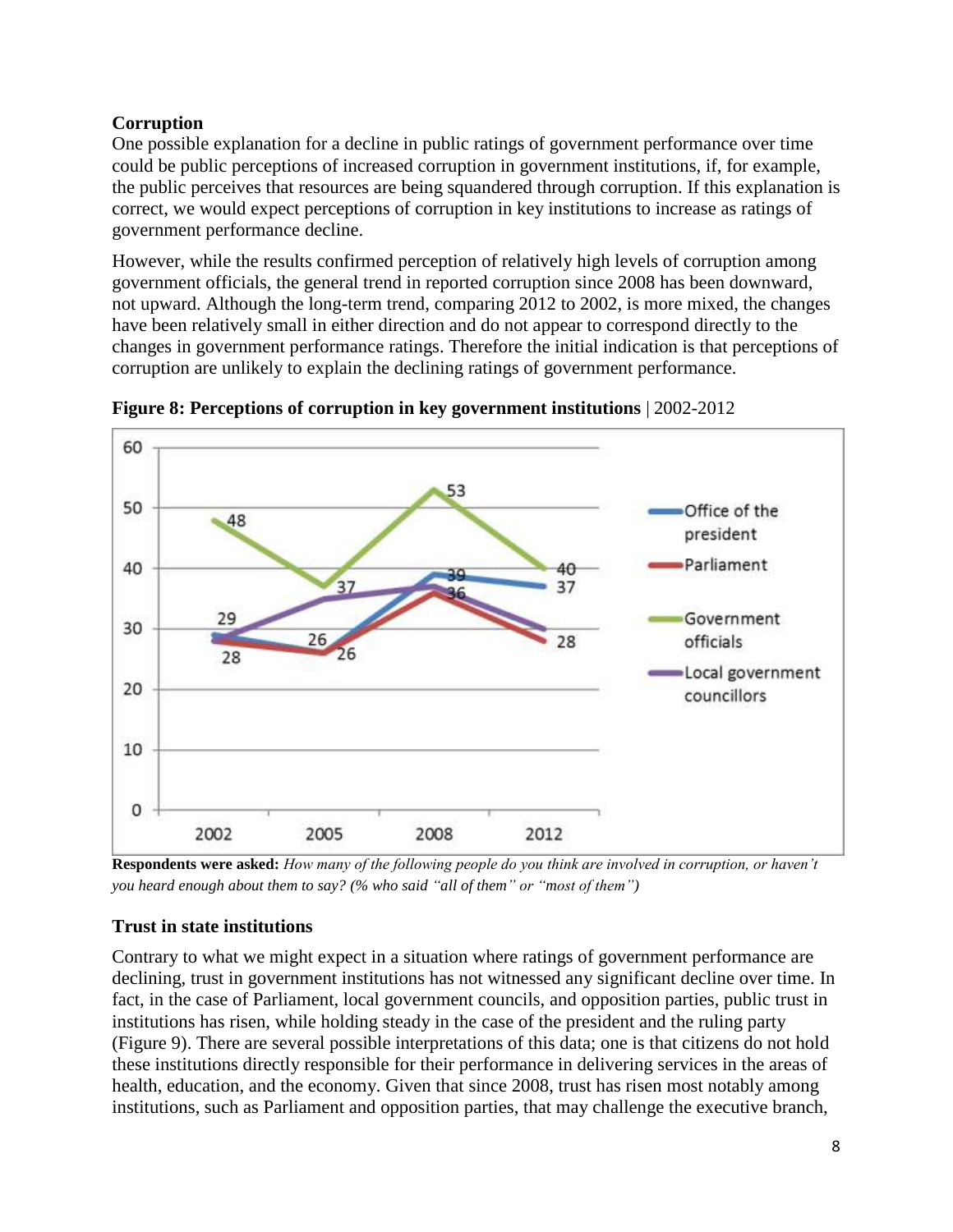it is possible that citizens may see these critical institutions as channelling their discontent with government policy performance, rather than as being responsible for that performance.



**Figure 9: Trust in state institutions** | 2000-2012



*Note that there were two pre-election surveys, one in December 2010 and another in January 2011. Because of the close proximity of the two, and the similarity of results from each, we only report the 2011 figures here to more accurately reflect long-term trends.*

#### **Leadership approval ratings**

Like trust in institutions, approval ratings of key figures do not reflect the same trends as ratings of government performance. There is no discernible long-term trend in approval ratings for members of Parliament (MPs) and local government councillors (Figure 10). There has, however, been substantial fluctuation in ratings of the president's performance in recent years, and approval fell to its lowest recorded level in the most recent survey, although a solid majority of 58% was still satisfied with his efforts. Nonetheless, the overall pattern of ratings even for the president does not match the consistent downward trend in ratings of government performance noted above. This again suggests that the explanation for declining performance ratings is likely to be found elsewhere.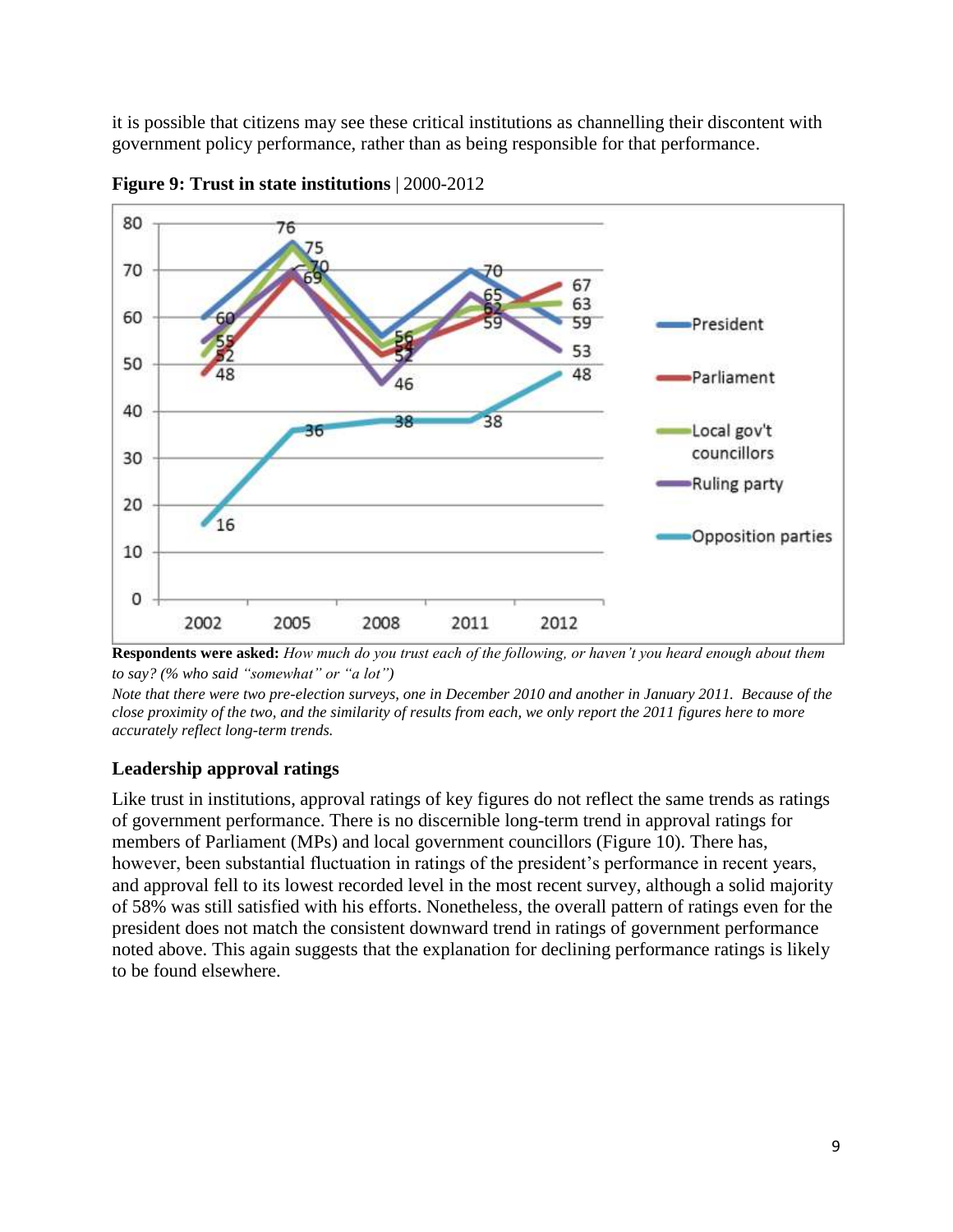

**Figure 9: Leadership approval ratings** |2000-2012

**Respondents were asked:** *Do you approve or disapprove of the way that the following people have performed their jobs over the past 12 months, or haven't you heard enough about them to say? (% who said "approve" or "strongly approve")*

#### **Popular demand for accountability**

Despite their apparent patience with government leaders and institutions, even amidst increasing public criticism of government performance, Ugandans are not giving government carte blanche to do what it wants. In fact, there is evidence that Ugandans are placing increasing demands and expectations on their leaders. A significant majority of Ugandans now subscribe to the opinion that government should be more like an employee of the public than like a parent, whereas in 2008, this position was taken by only 40% of respondents (Figure 11). This reflects a substantial shift in popular attitudes and suggests that Ugandans may increasingly be engaging with their government as active and demanding citizens. One possible explanation for the declining ratings of government performance, therefore, is that citizens are becoming more demanding and improvements in government performance have simply not kept pace with rising popular expectations.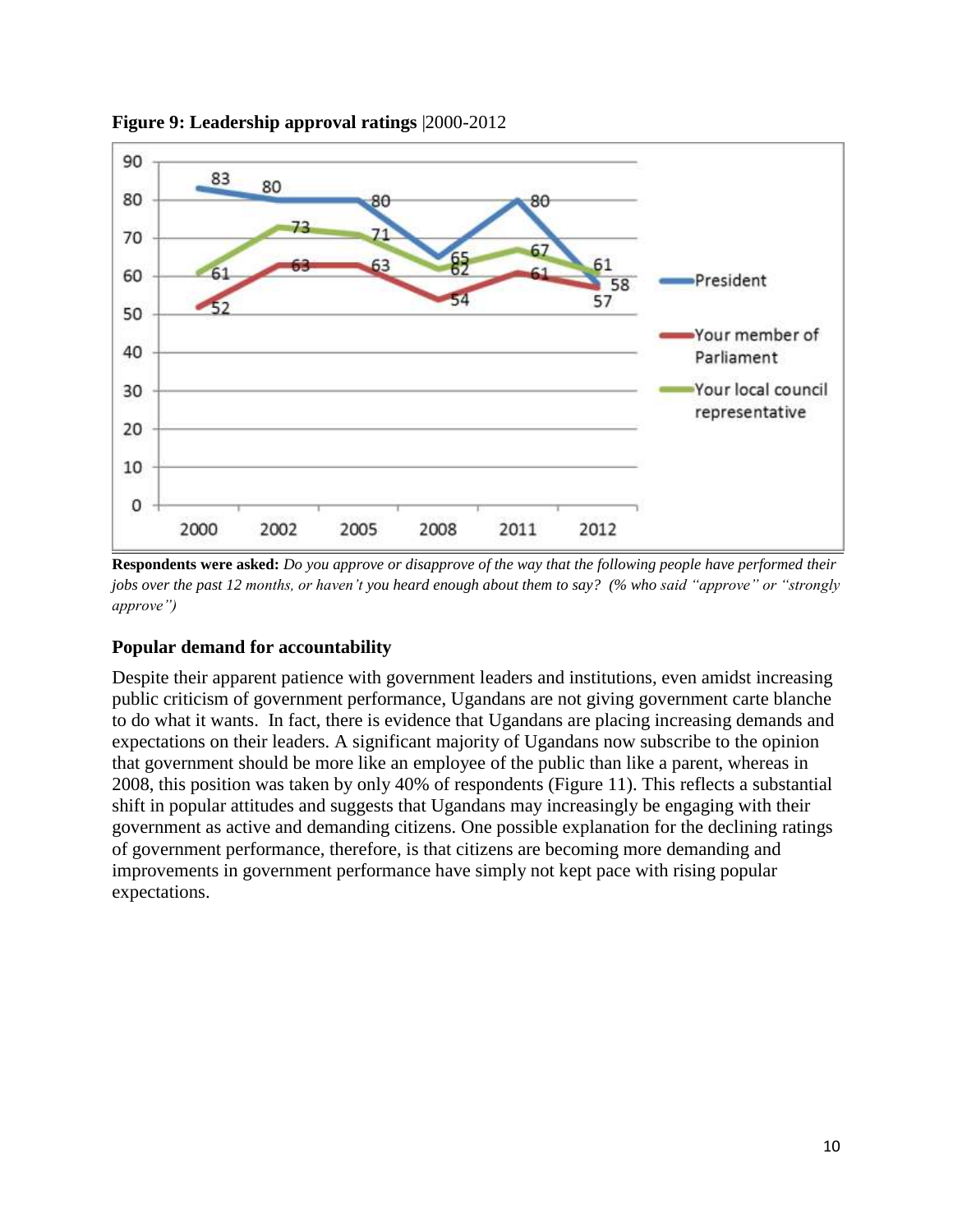

**Figure 10: Demand for government responsiveness/accountability** | 2005-2012

**Respondents were asked:** *Which of the following statements is closest to your view? Choose Statement 1 or Statement 2.*

*Statement 1: The government is like a parent. It should decide what is good for us. Statement 2: The government is our employee. We are the bosses and should tell government what to do. (% who "agree" or "very strongly agree")*

## **Conclusion**

Ugandans' declining ratings of government policy performance in almost every sector are consistent with the view, now held by a substantial majority, that the country is headed in the wrong direction. These negative ratings, however, are yet to translate into declining trust in government institutions or declining approval ratings, at least for MPs and local government councillors, so government still has a window of opportunity to turn things around. Rising public demands for an accountable and responsive government – one that behaves like an employee, rather than a parent – suggest that the government will have to work harder in the future to hang on to public support and to regain positive performance ratings.